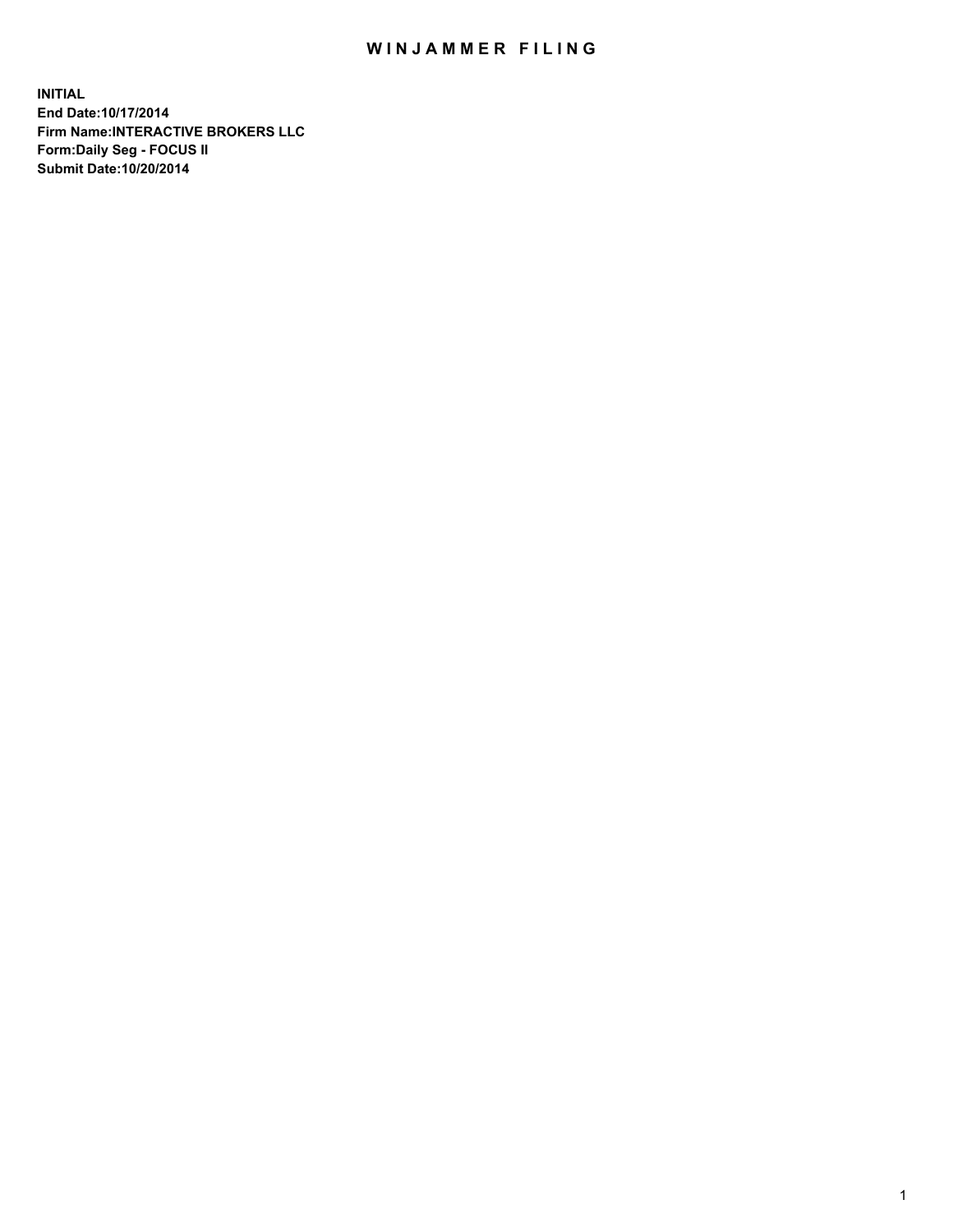## **INITIAL End Date:10/17/2014 Firm Name:INTERACTIVE BROKERS LLC Form:Daily Seg - FOCUS II Submit Date:10/20/2014 Daily Segregation - Cover Page**

| Name of Company<br><b>Contact Name</b><br><b>Contact Phone Number</b><br><b>Contact Email Address</b>                                                                                                                                                                                                                          | <b>INTERACTIVE BROKERS LLC</b><br><b>Michael Ellman</b><br>203-422-8926<br>mellman@interactivebrokers.co<br>$m$ |
|--------------------------------------------------------------------------------------------------------------------------------------------------------------------------------------------------------------------------------------------------------------------------------------------------------------------------------|-----------------------------------------------------------------------------------------------------------------|
| FCM's Customer Segregated Funds Residual Interest Target (choose one):<br>a. Minimum dollar amount: ; or<br>b. Minimum percentage of customer segregated funds required:% ; or<br>c. Dollar amount range between: and; or<br>d. Percentage range of customer segregated funds required between:% and%.                         | <u>0</u><br><u>0</u><br>155,000,000 245,000,000<br>0 <sub>0</sub>                                               |
| FCM's Customer Secured Amount Funds Residual Interest Target (choose one):<br>a. Minimum dollar amount: ; or<br>b. Minimum percentage of customer secured funds required:% ; or<br>c. Dollar amount range between: and; or<br>d. Percentage range of customer secured funds required between:% and%.                           | <u>0</u><br>0<br>80,000,000 120,000,000<br>0 <sub>0</sub>                                                       |
| FCM's Cleared Swaps Customer Collateral Residual Interest Target (choose one):<br>a. Minimum dollar amount: ; or<br>b. Minimum percentage of cleared swaps customer collateral required:% ; or<br>c. Dollar amount range between: and; or<br>d. Percentage range of cleared swaps customer collateral required between:% and%. | $\overline{\mathbf{0}}$<br>$\underline{\mathbf{0}}$<br>0 <sub>0</sub><br>0 <sub>0</sub>                         |
| Current ANC:on<br><b>Broker Dealer Minimum</b><br>Debit/Deficit - CustomersCurrent AmountGross Amount<br>Domestic Debit/Deficit<br>Foreign Debit/Deficit                                                                                                                                                                       | <u>2,327,125,145 17-OCT-2014</u><br>331,914,419<br>3,450,948<br>4,554,096 0                                     |
| Debit/Deficit - Non CustomersCurrent AmountGross Amount<br>Domestic Debit/Deficit<br>Foreign Debit/Deficit<br>Proprietary Profit/Loss<br>Domestic Profit/Loss<br>Foreign Profit/Loss                                                                                                                                           | 0 <sub>0</sub><br>0 <sub>0</sub><br><u>0</u><br><u>0</u>                                                        |
| Proprietary Open Trade Equity<br>Domestic OTE<br>Foreign OTE<br><b>SPAN</b><br><b>Customer SPAN Calculation</b><br>Non-Customer SPAN Calcualation                                                                                                                                                                              | <u>0</u><br><u>0</u><br>1,031,299,221<br>16,707,886                                                             |
| <b>Proprietary Capital Charges</b><br>Minimum Dollar Amount Requirement<br>Other NFA Dollar Amount Requirement                                                                                                                                                                                                                 | <u>0</u><br>20,000,000 [7465]<br>21,301,693 [7475]                                                              |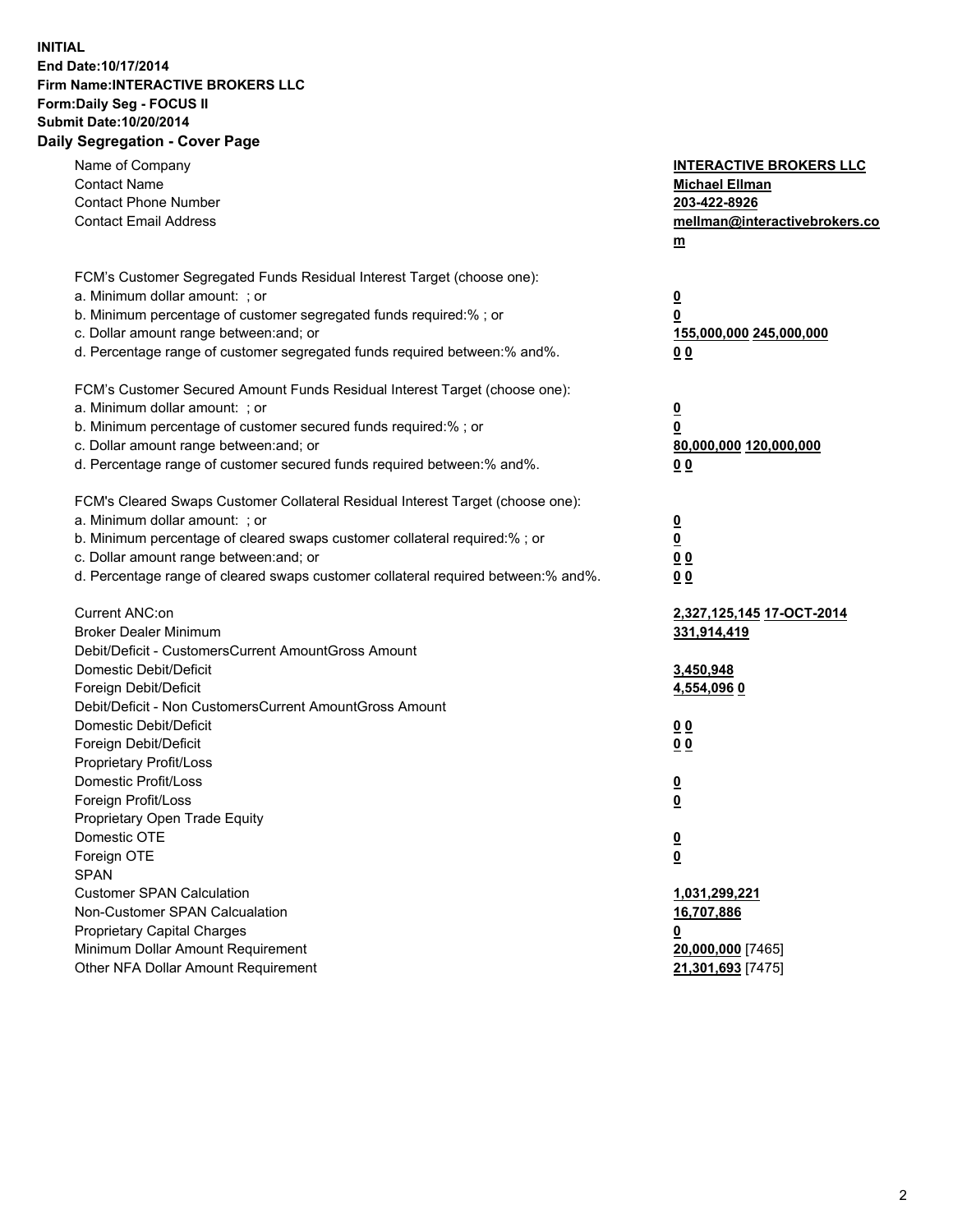## **INITIAL End Date:10/17/2014 Firm Name:INTERACTIVE BROKERS LLC Form:Daily Seg - FOCUS II Submit Date:10/20/2014 Daily Segregation - Secured Amounts**

|                | Daily Ocglegation - Occarea Anioants                                                        |                                   |
|----------------|---------------------------------------------------------------------------------------------|-----------------------------------|
|                | Foreign Futures and Foreign Options Secured Amounts                                         |                                   |
|                | Amount required to be set aside pursuant to law, rule or regulation of a foreign            | $0$ [7305]                        |
|                | government or a rule of a self-regulatory organization authorized thereunder                |                                   |
| 1.             | Net ledger balance - Foreign Futures and Foreign Option Trading - All Customers             |                                   |
|                | A. Cash                                                                                     | 314,328,266 [7315]                |
|                | B. Securities (at market)                                                                   | $0$ [7317]                        |
| 2.             | Net unrealized profit (loss) in open futures contracts traded on a foreign board of trade   | -14,379,638 [7325]                |
| 3.             | Exchange traded options                                                                     |                                   |
|                | a. Market value of open option contracts purchased on a foreign board of trade              | 206,987 [7335]                    |
|                | b. Market value of open contracts granted (sold) on a foreign board of trade                | -565,506 [7337]                   |
| 4.             | Net equity (deficit) (add lines 1.2. and 3.)                                                | 299,590,109 [7345]                |
| 5.             | Account liquidating to a deficit and account with a debit balances - gross amount           | 4,554,096 [7351]                  |
|                | Less: amount offset by customer owned securities                                            | 0 [7352] 4,554,096 [7354]         |
| 6.             | Amount required to be set aside as the secured amount - Net Liquidating Equity              | 304,144,205 [7355]                |
|                | Method (add lines 4 and 5)                                                                  |                                   |
| 7.             | Greater of amount required to be set aside pursuant to foreign jurisdiction (above) or line | 304, 144, 205 [7360]              |
|                | 6.                                                                                          |                                   |
|                | FUNDS DEPOSITED IN SEPARATE REGULATION 30.7 ACCOUNTS                                        |                                   |
| $\mathbf{1}$ . | Cash in banks                                                                               |                                   |
|                | A. Banks located in the United States                                                       | 334,880,703 [7500]                |
|                | B. Other banks qualified under Regulation 30.7                                              | 0 [7520] 334,880,703 [7530]       |
| 2.             | Securities                                                                                  |                                   |
|                | A. In safekeeping with banks located in the United States                                   | $0$ [7540]                        |
|                | B. In safekeeping with other banks qualified under Regulation 30.7                          | 0 [7560] 0 [7570]                 |
| 3.             | Equities with registered futures commission merchants                                       |                                   |
|                | A. Cash                                                                                     | $0$ [7580]                        |
|                | <b>B.</b> Securities                                                                        | $0$ [7590]                        |
|                | C. Unrealized gain (loss) on open futures contracts                                         | $0$ [7600]                        |
|                | D. Value of long option contracts                                                           | $0$ [7610]                        |
|                | E. Value of short option contracts                                                          | 0 [7615] 0 [7620]                 |
| 4.             | Amounts held by clearing organizations of foreign boards of trade                           |                                   |
|                | A. Cash                                                                                     | $0$ [7640]                        |
|                | <b>B.</b> Securities                                                                        | $0$ [7650]                        |
|                | C. Amount due to (from) clearing organization - daily variation                             | $0$ [7660]                        |
|                | D. Value of long option contracts                                                           | $0$ [7670]                        |
|                | E. Value of short option contracts                                                          | 0 [7675] 0 [7680]                 |
| 5.             | Amounts held by members of foreign boards of trade                                          |                                   |
|                | A. Cash                                                                                     | 77,777,413 [7700]                 |
|                | <b>B.</b> Securities                                                                        | $0$ [7710]                        |
|                | C. Unrealized gain (loss) on open futures contracts                                         | 4,236,929 [7720]                  |
|                | D. Value of long option contracts                                                           | 206,979 [7730]                    |
|                | E. Value of short option contracts                                                          | -565,487 [7735] 81,655,834 [7740] |
| 6.             | Amounts with other depositories designated by a foreign board of trade                      | $0$ [7760]                        |
| 7.             | Segregated funds on hand                                                                    | $0$ [7765]                        |
| 8.             | Total funds in separate section 30.7 accounts                                               | 416,536,537 [7770]                |
| 9.             | Excess (deficiency) Set Aside for Secured Amount (subtract line 7 Secured Statement         | 112,392,332 [7380]                |
|                | Page 1 from Line 8)                                                                         |                                   |
| 10.            | Management Target Amount for Excess funds in separate section 30.7 accounts                 | 80,000,000 [7780]                 |
| 11.            | Excess (deficiency) funds in separate 30.7 accounts over (under) Management Target          | 32,392,332 [7785]                 |
|                |                                                                                             |                                   |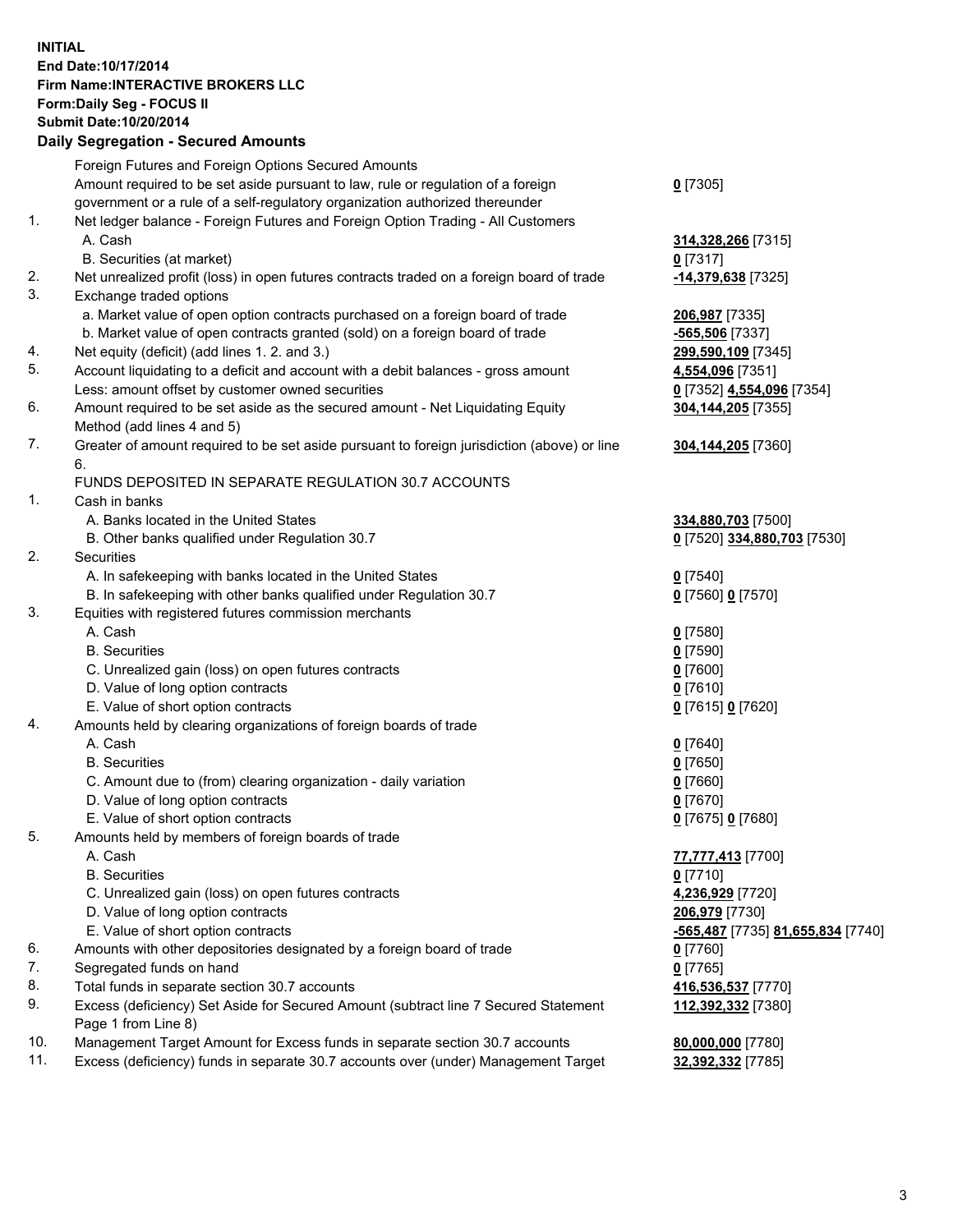**INITIAL End Date:10/17/2014 Firm Name:INTERACTIVE BROKERS LLC Form:Daily Seg - FOCUS II Submit Date:10/20/2014 Daily Segregation - Segregation Statement** SEGREGATION REQUIREMENTS(Section 4d(2) of the CEAct) 1. Net ledger balance A. Cash **2,345,496,844** [7010] B. Securities (at market) **0** [7020] 2. Net unrealized profit (loss) in open futures contracts traded on a contract market **37,168,266** [7030] 3. Exchange traded options A. Add market value of open option contracts purchased on a contract market **93,025,809** [7032] B. Deduct market value of open option contracts granted (sold) on a contract market **-204,957,966** [7033] 4. Net equity (deficit) (add lines 1, 2 and 3) **2,270,732,953** [7040] 5. Accounts liquidating to a deficit and accounts with debit balances - gross amount **3,450,948** [7045] Less: amount offset by customer securities **0** [7047] **3,450,948** [7050] 6. Amount required to be segregated (add lines 4 and 5) **2,274,183,901** [7060] FUNDS IN SEGREGATED ACCOUNTS 7. Deposited in segregated funds bank accounts A. Cash **386,786,697** [7070] B. Securities representing investments of customers' funds (at market) **1,108,098,667** [7080] C. Securities held for particular customers or option customers in lieu of cash (at market) **0** [7090] 8. Margins on deposit with derivatives clearing organizations of contract markets A. Cash **9,633,574** [7100] B. Securities representing investments of customers' funds (at market) **113,522,721** [7110] C. Securities held for particular customers or option customers in lieu of cash (at market) **0** [7120] 9. Net settlement from (to) derivatives clearing organizations of contract markets **-362,723** [7130] 10. Exchange traded options A. Value of open long option contracts **1,959,970** [7132] B. Value of open short option contracts **-6,444,930** [7133] 11. Net equities with other FCMs A. Net liquidating equity **-89,086,278** [7140] B. Securities representing investments of customers' funds (at market) **959,962,068** [7160] C. Securities held for particular customers or option customers in lieu of cash (at market) **0** [7170] 12. Segregated funds on hand **0** [7150] 13. Total amount in segregation (add lines 7 through 12) **2,484,069,766** [7180] 14. Excess (deficiency) funds in segregation (subtract line 6 from line 13) **209,885,865** [7190] 15. Management Target Amount for Excess funds in segregation **155,000,000** [7194]

16. Excess (deficiency) funds in segregation over (under) Management Target Amount Excess

**54,885,865** [7198]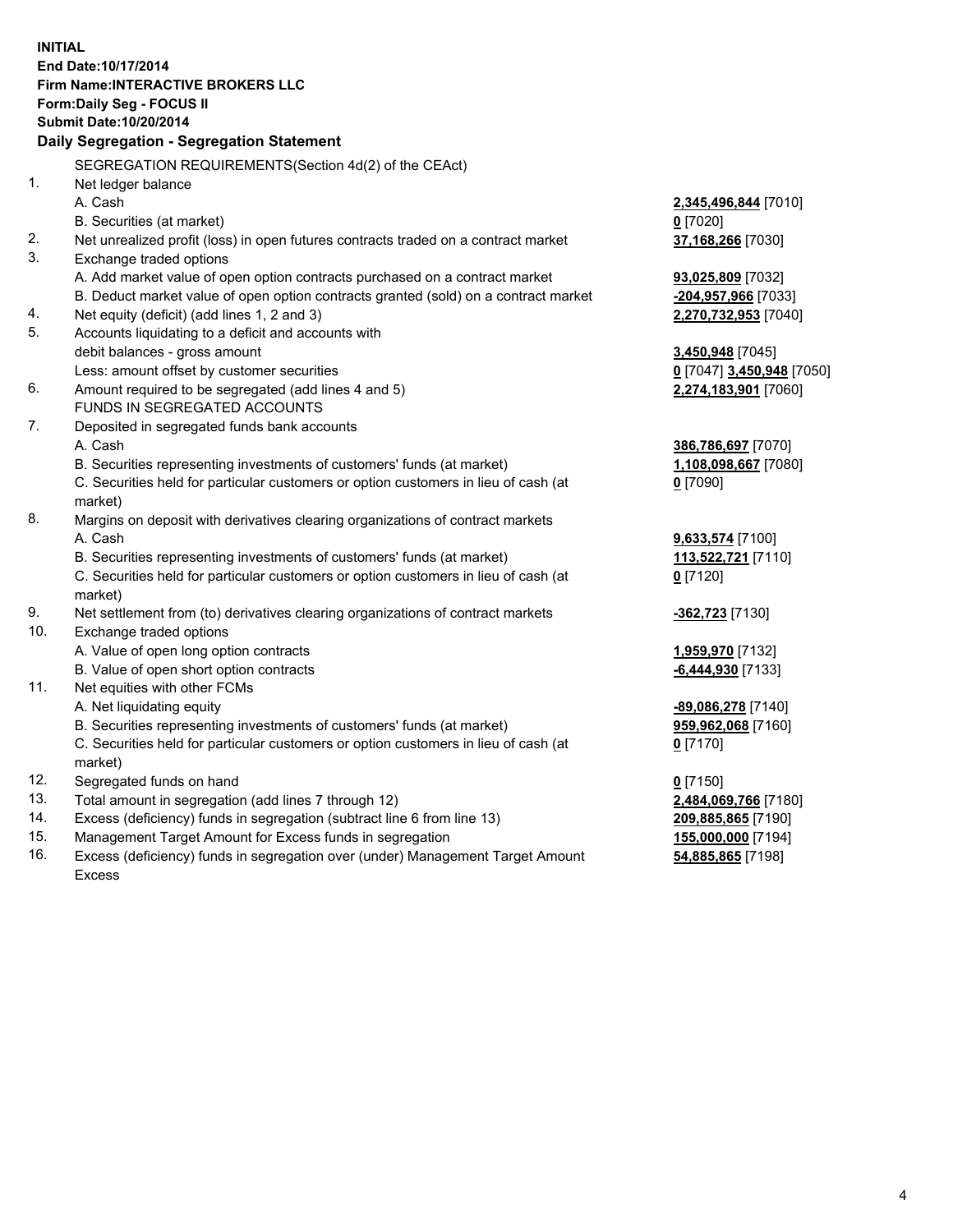## **INITIAL End Date:10/17/2014 Firm Name:INTERACTIVE BROKERS LLC Form:Daily Seg - FOCUS II Submit Date:10/20/2014 Daily Segregation - Supplemental**

| $\blacksquare$ | Total gross margin deficiencies - Segregated Funds Origin                              | 114,816 [9100] |
|----------------|----------------------------------------------------------------------------------------|----------------|
| $\blacksquare$ | Total gross margin deficiencies - Secured Funds Origin                                 | 2,292 [9101]   |
| $\blacksquare$ | Total gross margin deficiencies - Cleared Swaps Customer Collateral Funds Origin       | $0$ [9102]     |
| $\blacksquare$ | Total gross margin deficiencies - Noncustomer and Proprietary Accounts Origin          | $0$ [9103]     |
| $\blacksquare$ | Total number of accounts contributing to total gross margin deficiencies - Segregated  | 6 [9104]       |
|                | Funds Origin                                                                           |                |
| $\sim$         | Total number of accounts contributing to total gross margin deficiencies - Secured     | $2$ [9105]     |
|                | <b>Funds Origin</b>                                                                    |                |
| $\blacksquare$ | Total number of accounts contributing to the total gross margin deficiencies - Cleared | $0$ [9106]     |
|                | Swaps Customer Collateral Funds Origin                                                 |                |
| $\blacksquare$ | Total number of accounts contributing to the total gross margin deficiencies -         | $0$ [9107]     |
|                | Noncustomer and Proprietary Accounts Origin                                            |                |
| $\blacksquare$ | Upload a copy of the firm's daily margin report the FCM uses to issue margin calls     |                |
|                | which corresponds with the reporting date.                                             |                |

10.17.2014 Commodity Margin Deficiency Report.xls